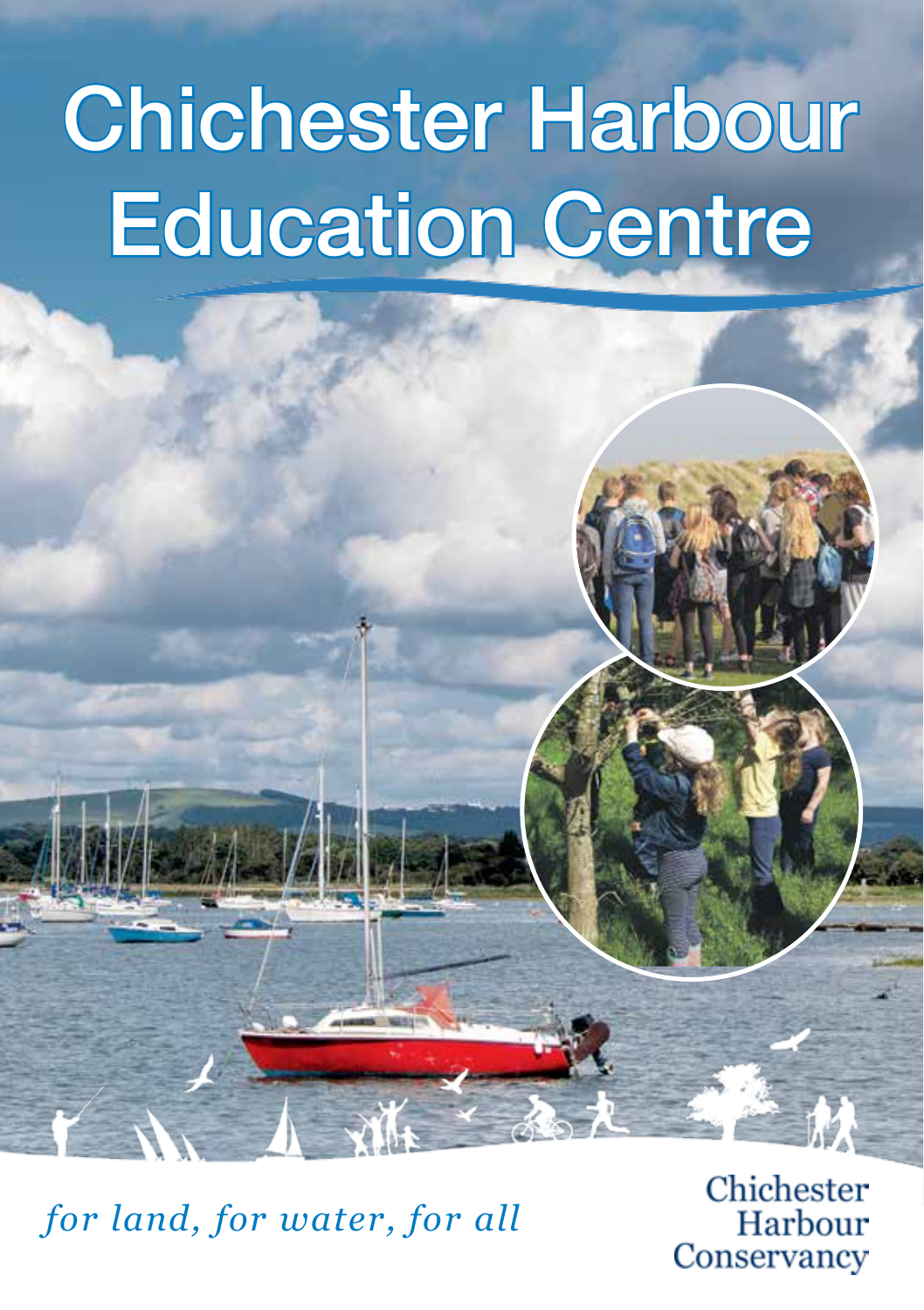# **Chichester Harbour Education Service**

*The Harbour, a superb outdoor classroom*

Chichester Harbour is a unique blend of land and sea, combining large open waters with narrow creeks and inlets. It is a beautiful and fascinating environment, with a wealth of learning opportunities.

The Harbour is a designated Area of Outstanding Natural Beauty (AONB), a nationally important landscape.

Our Education Service is for schools, colleges, universities and community groups. *'The children are* 



*still buzzing from the excitement of the day. Superbly organised and wonderfully enthusiastic staff who kept the children engaged throughout.'*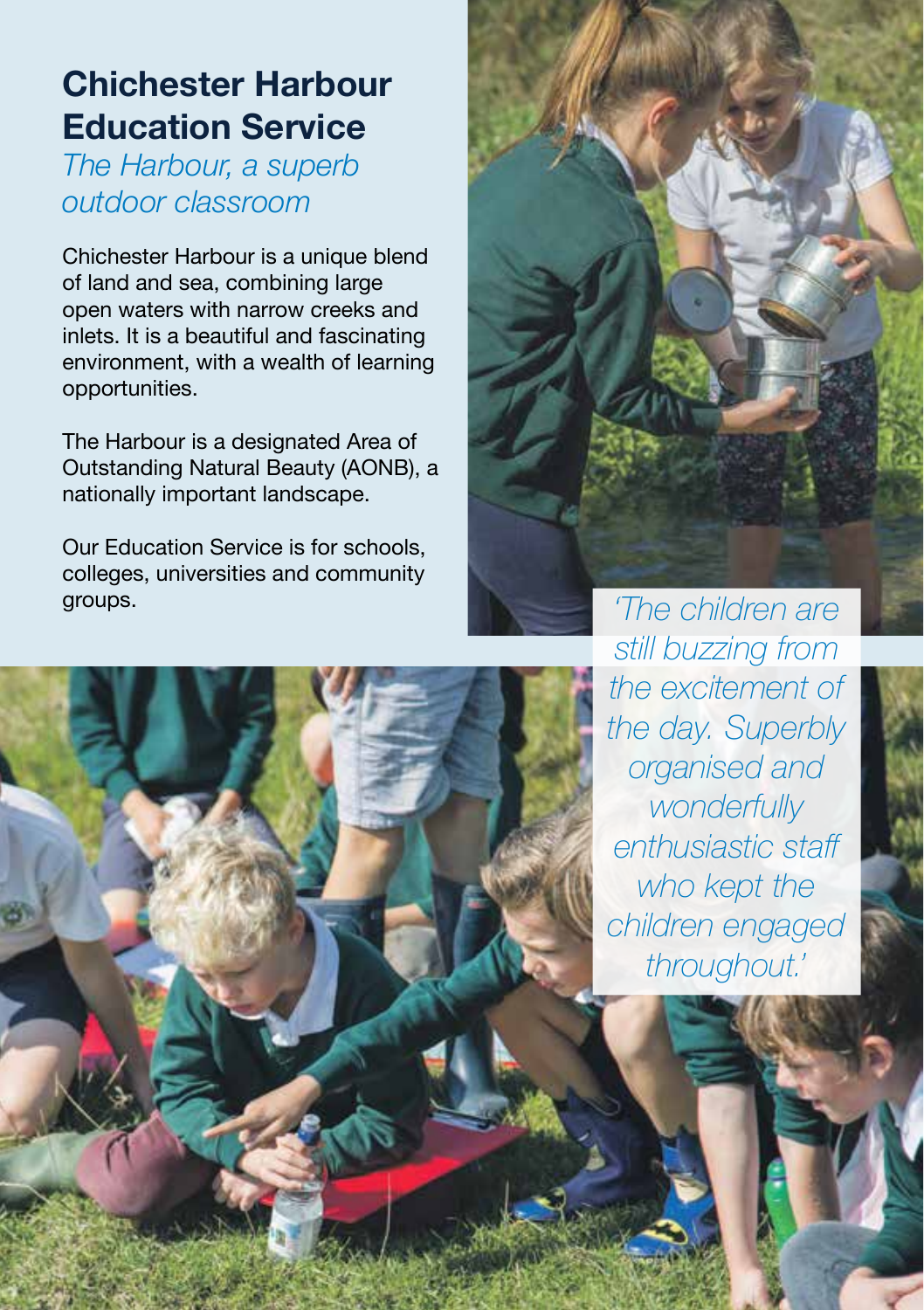# **Our Education Centre**

*Connecting children to nature*

#### Where to Find Us

Chichester Harbour Education Centre is located at Dell Quay, just south of Chichester. Our unique, wellequipped classroom on the quay has beautiful views of the Harbour and a stunning back drop of the South Downs National Park.

#### The Education Team

Our Education Officers will help you to book and plan your visit. We have a team of highly qualified teachers and volunteers who are available to guide your group. Our staff have many years of experience in teaching and outdoor learning.





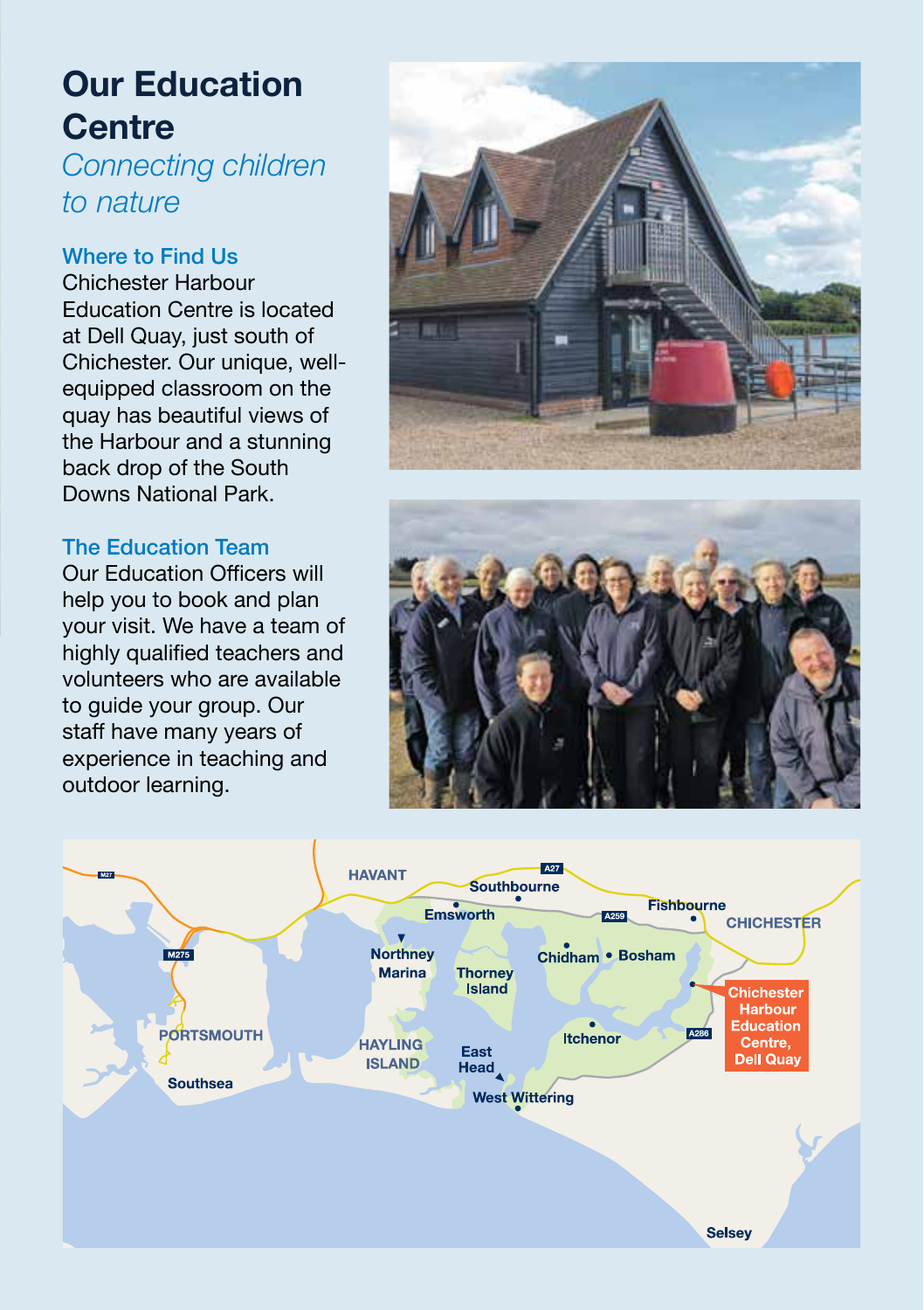# **What we offer - Primary**

*Hands-on, curriculum linked outdoor experiences*

Understanding the World - Pre-School, Early Years Foundation and Year 1



#### Beaky's Wildlife Area

'Beaky's' is a small nature reserve at Dell Quay, which we've specifically designed for younger children. Easy to walk to from the Education Centre, this contained site is home to many trees, plants and animals, with raised ponds, mini-beast areas and interactive interpretation boards to explore.

#### Science - Living Things and Habitats KS1 and 2

We run fun and engaging field trips for children to investigate and compare a wide range of living things in a variety of habitats. Our programmes ensure lots of time spent outdoors, with walks and hands on experiences in the beautiful harbour landscape.

#### Geography - Coasts and Rivers KS1 and 2

Our programmes on Coasts and Rivers are an ideal way to help develop your pupils' geographical knowledge, understanding and skills.

#### **Coasts**

We use two stunning coastal sites, East Head and the shoreline at Dell Quay, with activities to study, measure and record coastal features and processes.

#### **Rivers**

Our Rivers Programme combines outdoor learning to collect data in a Harbour stream, followed by<br>interactive classroom activities to look interactive classroom activities to look at flooding and run-off.

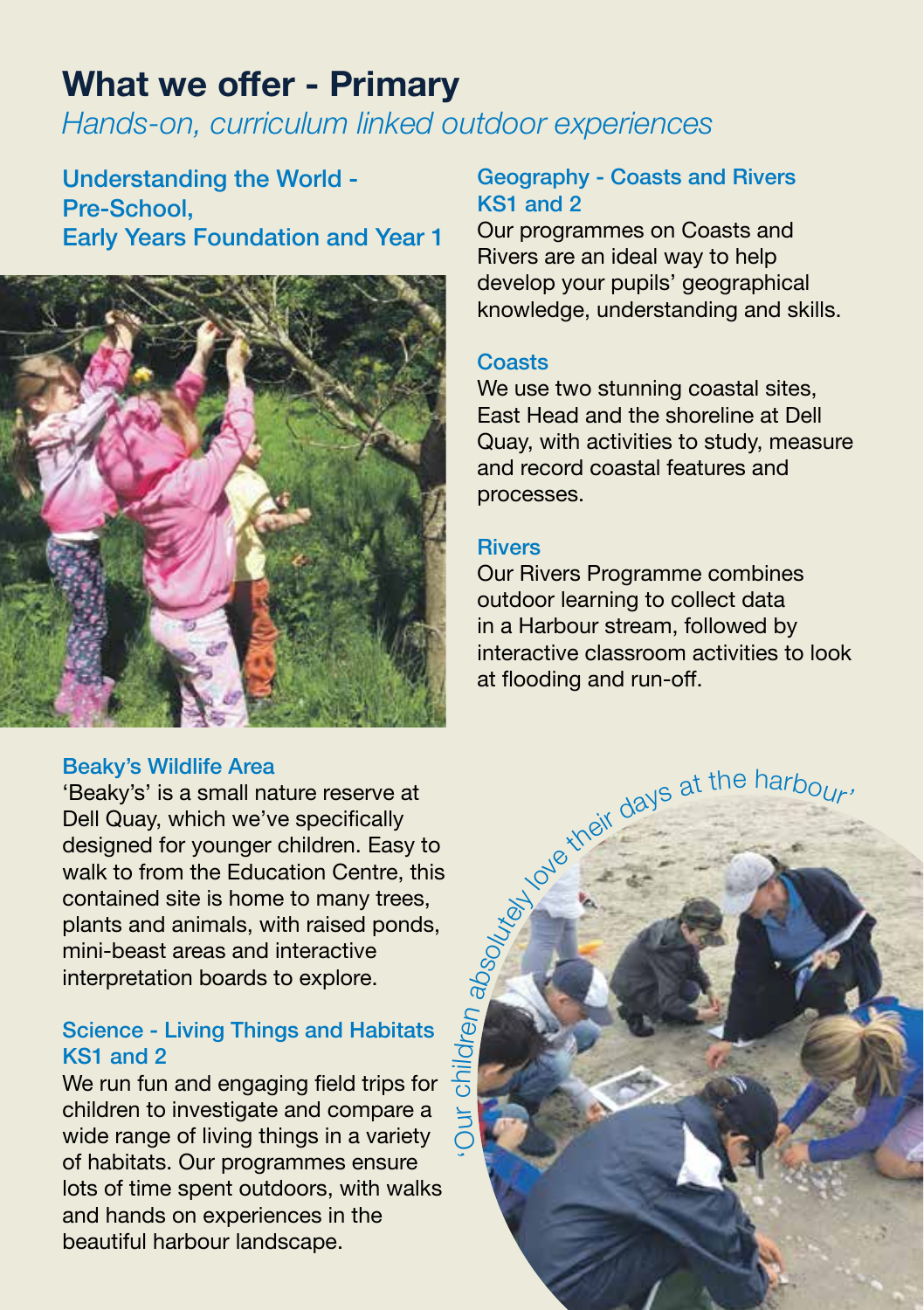

#### **History**

The Harbour is an ideal location to study and bring to life history topics. We offer history workshops on Roman history, The Oyster industry or Harbour history through the ages.

#### Art and Photography

Chichester Harbour offers an inspiring and powerful visual stimulus for art and photography.

*We have funding to offer art and photography workshops for free to local schools.*

See our online programmes for more information at www.conservancy.co.uk

## Junior Conservancy **Workshop**



Junior Conservancy is a unique workshop where pupils debate a real environmental issue.

- The day begins at our Centre in Dell Quay with a range of activities to help pupils to get into role and prepare their viewpoints.
- After lunch we travel to a local authority council chamber to carry out the debate.

*This workshop is free to local schools.*

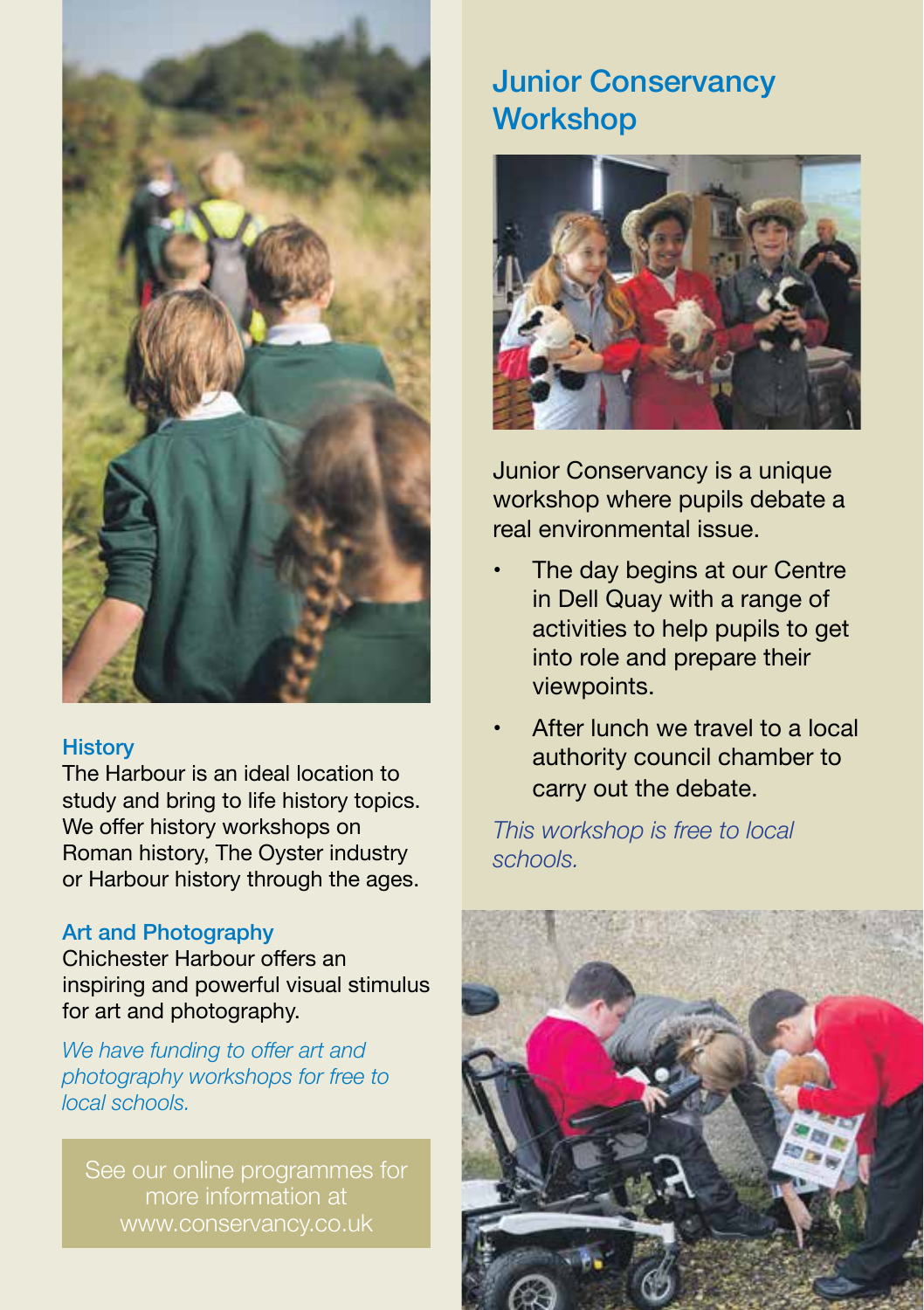## **What we offer - Secondary**

*East Head and West Wittering beach - geography and environmental management in action*

## **Geography**

West Wittering beach and East Head are excellent sites to study coastal landforms, processes and management, with many opportunities to learn and apply fieldwork skills. We supply all the equipment for our fieldtrips, as well as any worksheet proforma that your students will need. We can accommodate group sizes up to 120 students.



#### KS 3

We offer fun and engaging fieldwork programmes, which explore coastal curriculum topics and give students a 'taster' experience of GCSE Geography.



#### **GCSE**

Students will be studying an accessible, fascinating and dynamic part of the UK coastline. Our field trips explore first-hand the constant change to coastal landforms. Our GCSE programmes involve a wide range of data collection, both quantitative and qualitative, for analysis back at school. Ideal experience to support GCSE fieldwork requirements.

#### 'A' Level

Chichester Harbour offers excellent study sites for fieldwork and to inspire ideas for your students' Individual Investigations. East Head is an ideal place to see coastal processes, systems and management in action. There are fieldwork opportunities to explore both human and physical geography.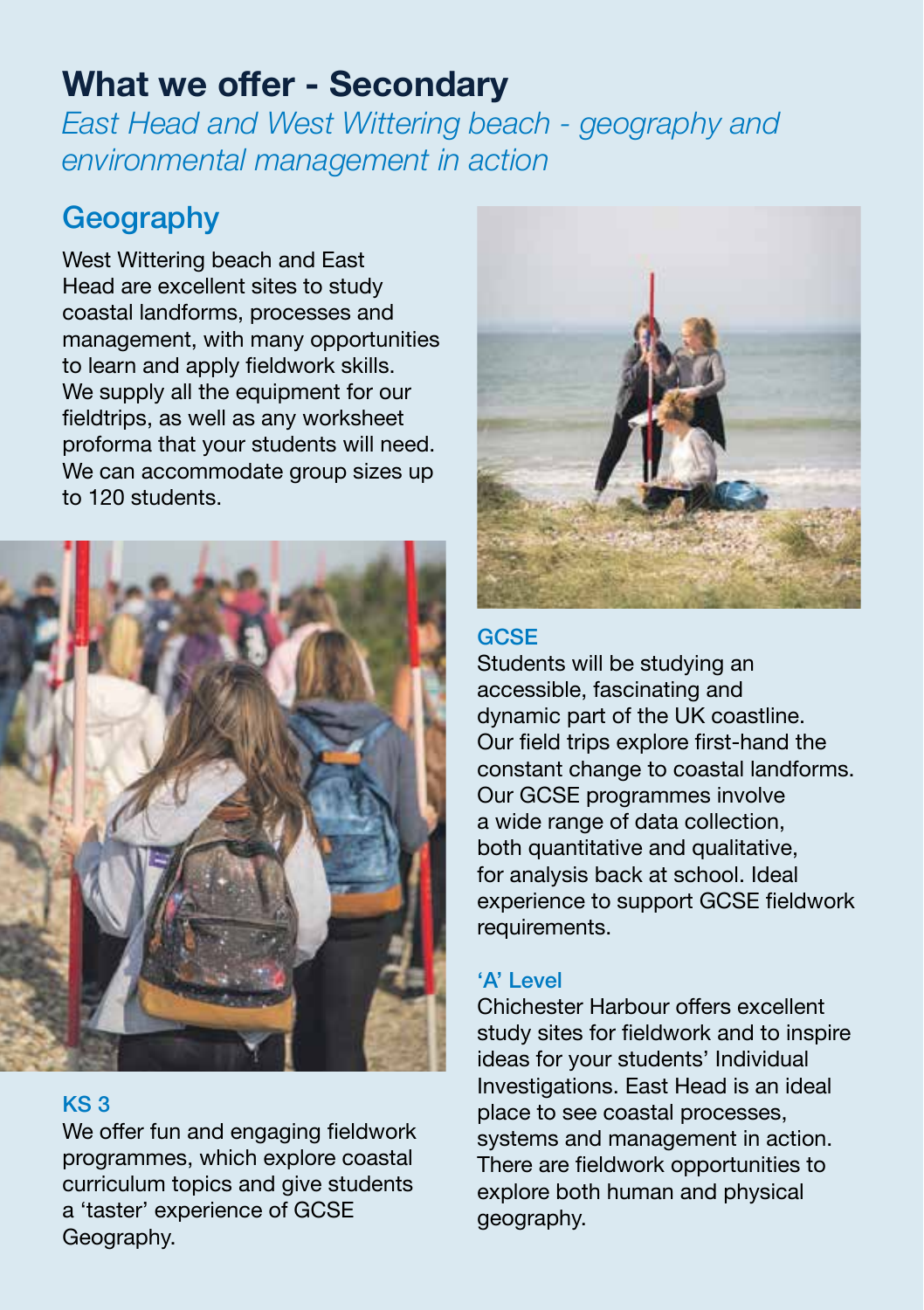## Biology and **Ecology**

#### 'A' Level

We offer field trip programmes to study Biodiversity and Ecosystems, with a variety of sampling techniques and data collection, for analysis back at College or School.

Fieldwork programmes can be tailored to meet Core Practical Requirements.

East Head spit is an ideal location for studying sand dunes and saltmarsh. There are abundant areas of saltmarsh within the Harbour, as well as coppiced woodland and freshwater habitats.

### Teacher training and graduate level

We offer student teachers outdoor education experiences to inspire and develop skills and confidence to use the outdoors for learning. Please contact us for more information.

## Outreach in Local Schools



If your pupils would like to know more about the Harbour and its wildlife our team can visit your school with workshops and presentations.

*These in-school visits are free for local schools, with sessions for KS1 and 2.* 

## Boat Trips

Chichester Harbour Conservancy runs a solar-powered boat, *Solar Heritage*. This is a special way to experience the Harbour from the

Get Afloat Fund Free boat trips are available to schools and community groups

*'Our Year 2s had a fantastic time - the adult helpers commented on the high quality of support from your team and how well organised the day was. We'll be back next year!'*